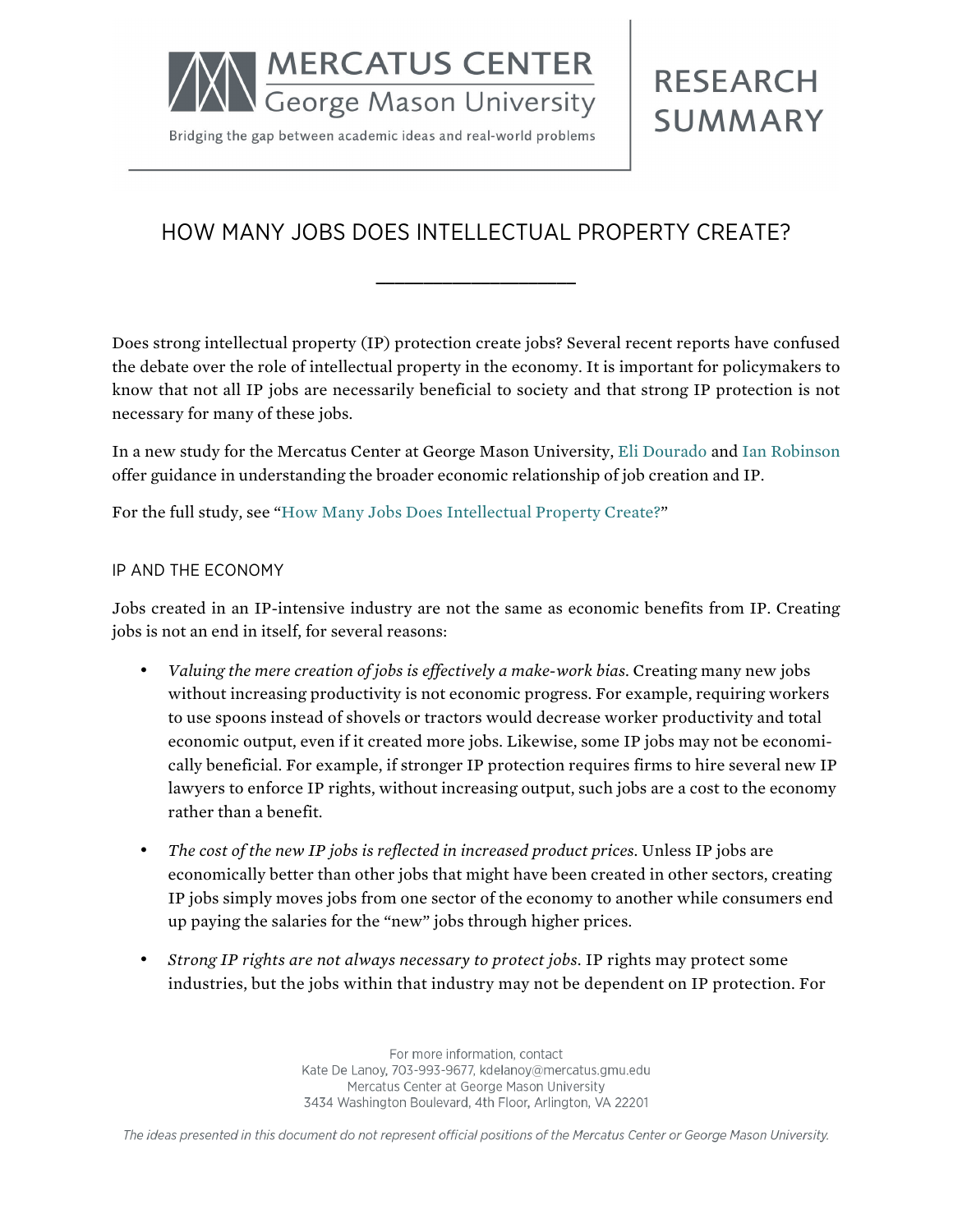example, bloggers are protected by copyright, but many bloggers do not monetize their content, and many blogs are accessible without a paid subscription. It cannot be said that jobs within the blogging "industry" would not exist in the absence of strong IP rights.

• *Other incentives for innovation.* Policymakers should consider the impact that other incentives, including prizes, awards, assurance contracts, and donations for research, may have on innovation and job creation.

## TRADEMARKS

The vast majority of claimed IP jobs are connected to trademark protection, but it is not clear that these jobs actually depend on strong trademark protection.

- It is likely that a substantial portion of the value of IP-intensive products is created independently of a trademark. For example, jobs for roofers in a roofing firm may not depend on the firm having a trademark. Even when trademarks are necessary, attributing all the credit for the job to trademark protection would be akin to crediting the telephone company for every job that requires the use of a phone.
- Firms might gain from enforcing trademarks even when consumers are not at risk of confusion about the content or quality of their purchase and do not need the protection. For example, firms such as Louis Vuitton or Rolex may pursue "counterfeit" merchandise even though consumers know when they purchase a \$20 "Louis Vuitton" handbag or \$10 "Rolex" watch that they are not buying the real thing. This type of trademark infringement does not harm the economy and adds value to society by allowing consumers to purchase products that they value at that price.

# PATENTS

Patent protection can encourage innovation, but it also can impose costs. The ability to recuperate the costs of research by charging a higher price without competition for a limited period of time is beneficial to an inventor. Preventing additional innovation during the patent protection period, however, is a social cost.

- Patent protection is optimal when it incentivizes investment in new research while not impeding new research and product development. When patent protection is too strong, it discourages research and development, thus decreasing economic welfare, including employment. Studies that count jobs in IP-intensive industries will overstate employment if patent law is too strong.
- Stronger patent law adversely affects some industries more than others, such as the software industry, where difficulty in describing the invention creates uncertainty about what is patented. A sharp increase in software-related patent litigation is attributable to the "patent troll" problem, which imposes \$29 billion per year in direct costs and \$83 billion in